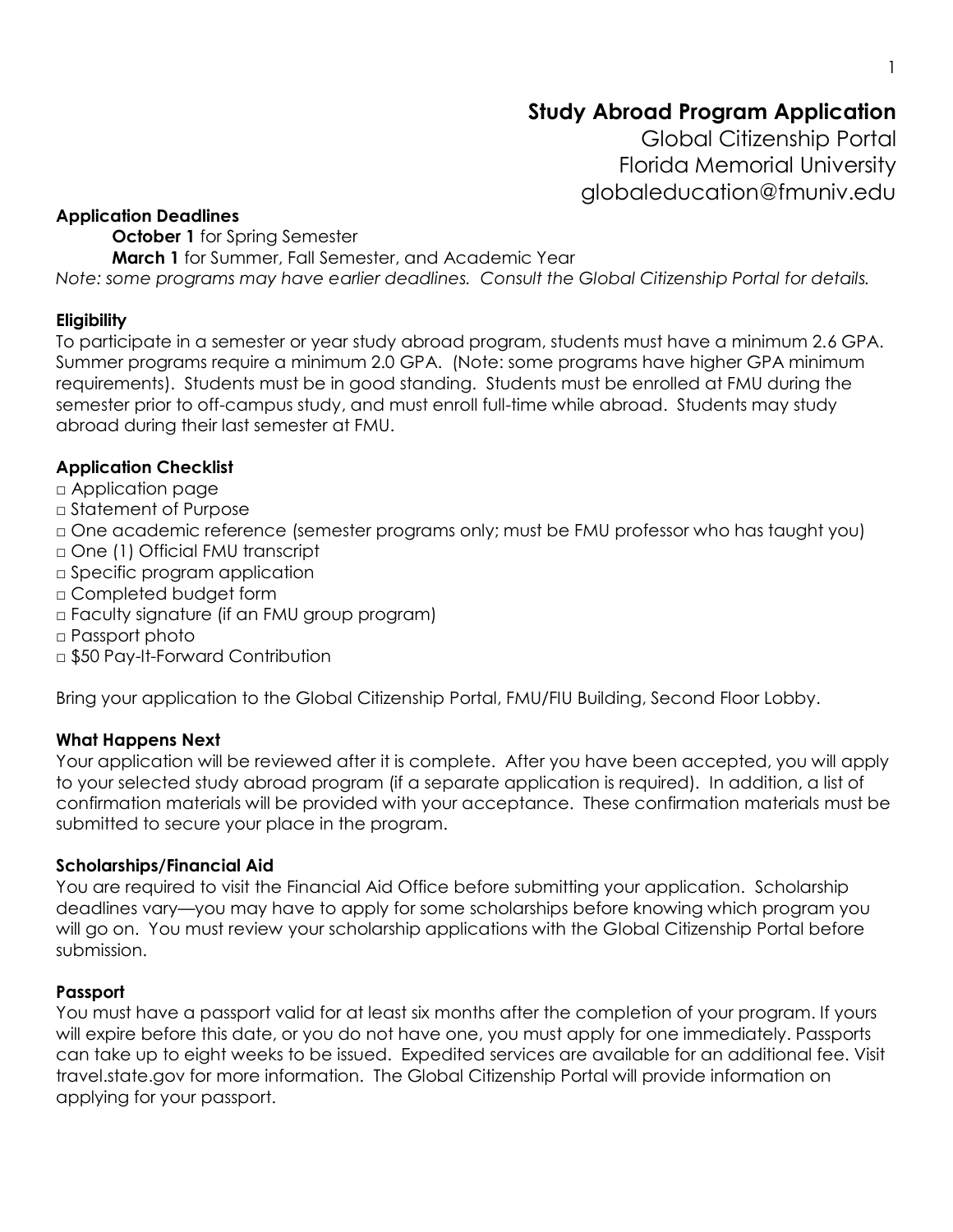# **Personal Information**

| Name: \\contact \\contact \\contact \\contact \\contact \\contact \\contact \\contact \\contact \\contact \\contact \\contact \\contact \\contact \\contact \\contact \\contact \\contact \\contact \\contact \\contact \\cont |                                     |                                     |                  |
|--------------------------------------------------------------------------------------------------------------------------------------------------------------------------------------------------------------------------------|-------------------------------------|-------------------------------------|------------------|
| Sex ⊡ Male ⊃ Female                                                                                                                                                                                                            |                                     | Date of Birth: $\frac{1}{\sqrt{2}}$ |                  |
|                                                                                                                                                                                                                                |                                     |                                     |                  |
|                                                                                                                                                                                                                                |                                     |                                     |                  |
| Country of Citizenship:___________________________Country of Birth:_________________________________                                                                                                                           |                                     |                                     |                  |
|                                                                                                                                                                                                                                |                                     |                                     |                  |
|                                                                                                                                                                                                                                |                                     |                                     |                  |
| Check one: $I \square$ do $\square$ do not have a passport valid for 6 months after my program ends.                                                                                                                           |                                     |                                     |                  |
| Current Class Standing: a Freshman                                                                                                                                                                                             | □ Sophomore    □ Junior    □ Senior |                                     |                  |
|                                                                                                                                                                                                                                |                                     |                                     |                  |
| Number of Hours Completed at FMU:_______________ Expected Graduation Date:_________________________                                                                                                                            |                                     |                                     |                  |
| Do you currently receive any financial aid? If so, list types and amounts:                                                                                                                                                     |                                     |                                     |                  |
| Please list course number and title of all foreign language courses taken in college:<br>Please list previous travel experiences, including location and duration:                                                             |                                     |                                     |                  |
|                                                                                                                                                                                                                                |                                     |                                     |                  |
| Program Name and Location:<br>□ Fall Semester<br>□ Spring Semester □ Summer<br>How did you first hear about this program?<br>D Professor or Advisor (Name: 2008) 2014 12:00:00 Professor or Advisor (Name: 2008)               |                                     | $\Box$ Presentation $\Box$ Poster   | $\square$ Friend |
| Faculty Leader Signature (required for FMU Group Programs Only)                                                                                                                                                                |                                     |                                     |                  |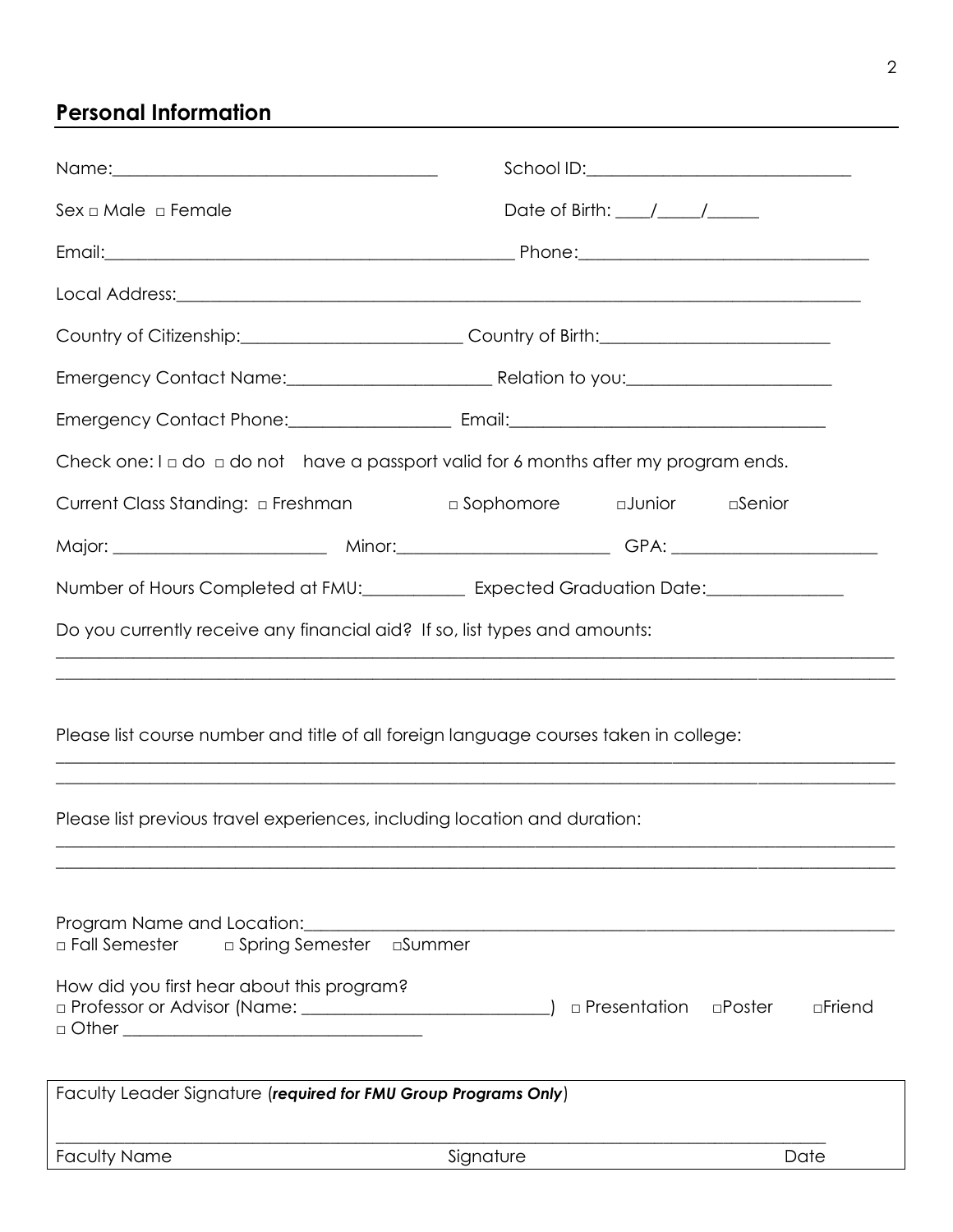## **Statement of Purpose**

Directions: One a separate sheet of paper, type a response to each of the following questions:

Part I: What are your personal goals for studying abroad? Why did you select this country and this program?

Part II: What are your academic goals for studying abroad? Please describe the courses you will take while abroad and how they related to your major, general education requirements.

**Part III:** What leadership and/or extracurricular activities have you been involved in during the last two years?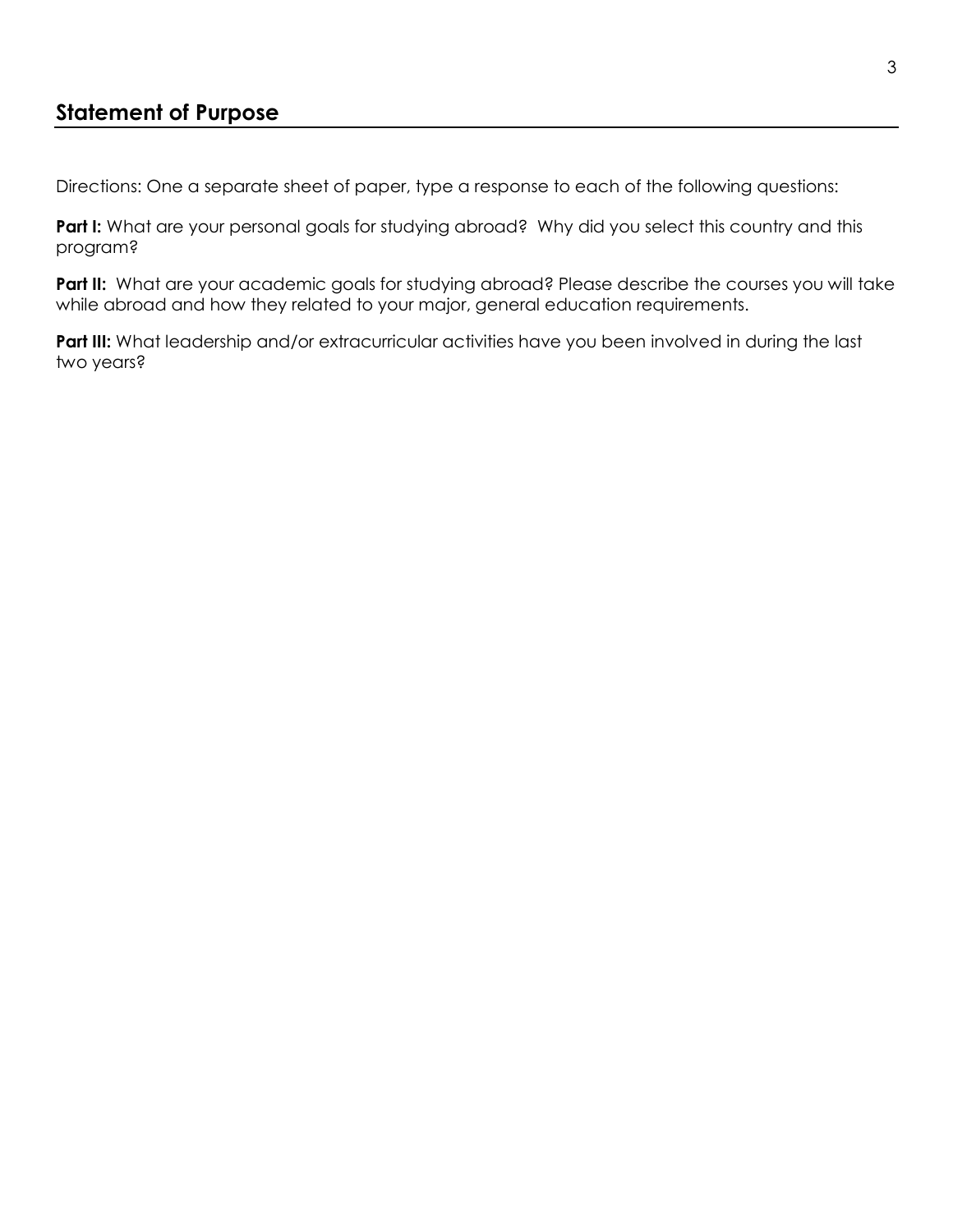# **Academic Reference**

To be completed by the Applicant

**Name: \_\_\_\_\_\_\_\_\_\_\_\_\_\_\_\_\_\_\_\_\_\_\_\_\_\_\_\_\_\_\_\_\_\_\_\_\_\_\_\_\_\_\_\_\_\_\_\_Program:\_\_\_\_\_\_\_\_\_\_\_\_\_\_\_\_\_\_\_\_\_\_\_\_\_\_\_\_\_\_\_\_\_\_\_\_\_\_\_\_\_\_\_\_**

Reference requested from:

(referee must be a university-level professor that has taught you)

**Under the US federal law (Section 438 of Public Law 90-247, as amended) students are permitted access to certain education records. Section 438(a)(2)(B) provides that a student may waive the right to inspect confidential letters of recommendation. Many applicants have found that a recommendation letter written in confidence has a greater impact than one to which the applicant also has access. If you waive your right to inspect the information requested by this form, please sign below.**

| Applicant's signature | ⊃ate |
|-----------------------|------|

#### To be Completed by the Individual Providing the Reference

The applicant named above is applying for study abroad. Since participants usually directly matriculate into their host institutions and in all cases serve as representatives of FMU, the Global Citizenship Office is concerned with the applicant's academic and personal suitability for study abroad.

#### **A. Please indicate the applicant's ability and academic competence in comparison with other individuals whom you have known at similar stages in their academic careers.**

|                                                             | <b>Below</b><br>Average | Average | Above<br>Average | Outstanding | Inadequate<br>opportunity to<br>observe |
|-------------------------------------------------------------|-------------------------|---------|------------------|-------------|-----------------------------------------|
| Knowledge in area of<br>specialization                      |                         |         |                  |             |                                         |
| Motivation and seriousness of<br>purpose                    |                         |         |                  |             |                                         |
| Ability to plan and carry out<br>research/independent study |                         |         |                  |             |                                         |
| Ability to express thoughts in<br>speech and writing        |                         |         |                  |             |                                         |
| Emotional stability and maturity                            |                         |         |                  |             |                                         |
| Self-reliance and<br>independence                           |                         |         |                  |             |                                         |

#### **B. Please submit a reference letter to answer the following questions on a separate sheet with your department's letterhead. Include your name, title, office address, email address, and signature.**

- 1. How long and in what capacity have you known the applicant?
- 2. Please comment specifically on the applicant in terms of the following:

(a) academic suitability for study at an institution abroad; (b)personal suitability for living abroad; (c) how participation in the study abroad program will be of benefit, both academically and personally; (d) weaknesses; (e) linguistic preparation, if applicable; and (f) any other factors that you believe may affect a successful experience on a study abroad program.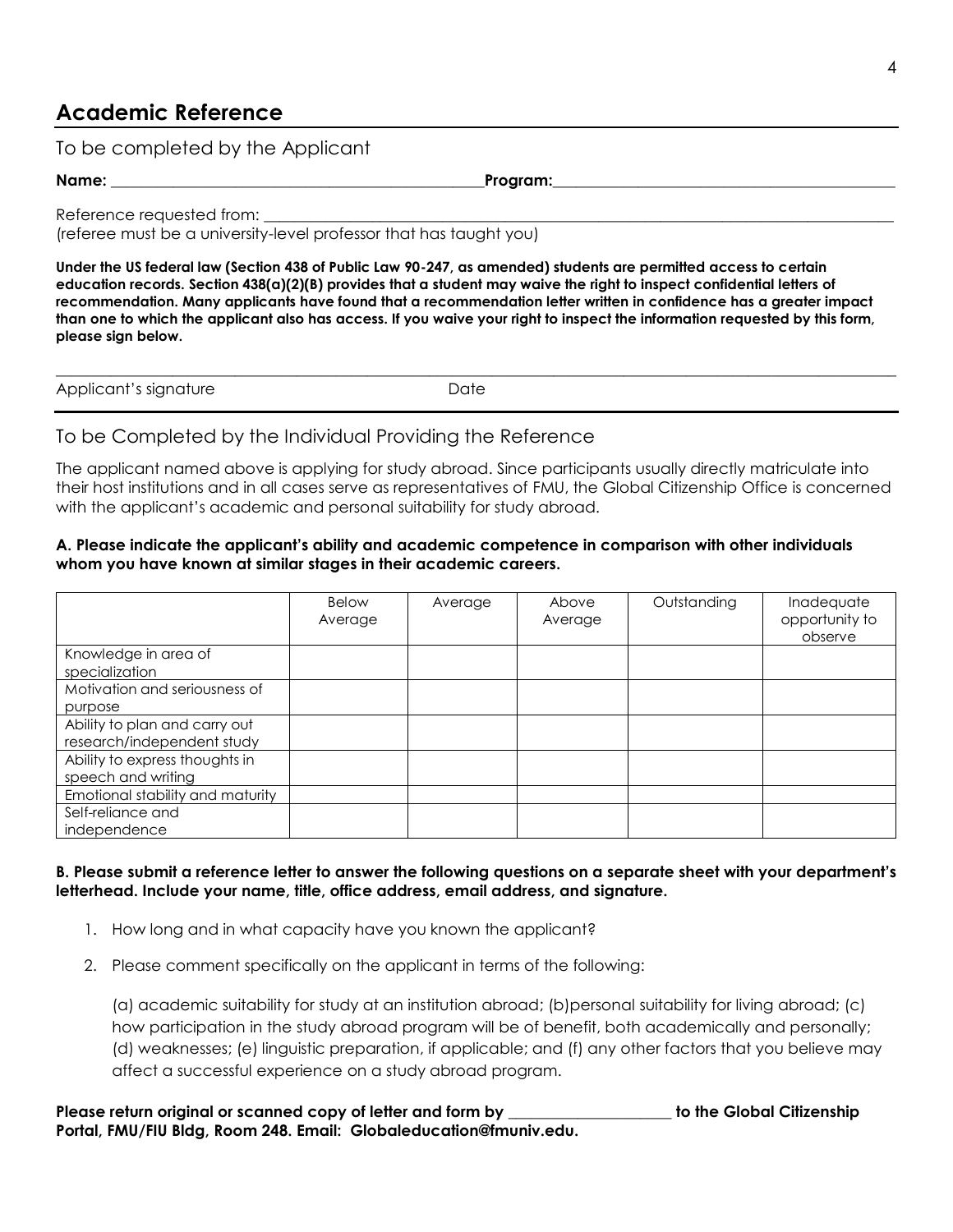## **Course Approval Form**

Directions: Complete this form with the courses that you plan to take at your host university/program. Schedule an appointment with your advisor at least two weeks before the deadline and attach supporting documentation (e.g. course description and/or syllabus for each course). Make sure to get alternate courses approved, in case your first choices are not available.

If is your responsibility to contact your advisor if you enroll in courses not listed below. Transfer credit is NOT guaranteed without approval from your advisor. Please ensure that you maintain a copy of this form for your records.

Name:\_\_\_\_\_\_\_\_\_\_\_\_\_\_\_\_\_\_\_\_\_\_\_\_\_\_\_\_\_\_\_\_\_\_\_\_\_\_ School ID:\_\_\_\_\_\_\_\_\_\_\_\_\_\_\_\_\_\_\_\_\_\_\_\_\_\_\_\_\_\_\_

Name of the Transcript-Issuing Institution:\_\_\_\_\_\_\_\_\_\_\_\_\_\_\_\_\_\_\_\_\_\_\_\_\_\_\_\_\_\_\_\_\_\_\_\_\_\_\_\_\_\_\_\_\_\_\_\_\_\_\_

Term: □ Fall □ Spring □Summer Year:\_\_\_\_\_\_\_\_\_\_\_\_\_\_\_\_\_\_\_\_\_\_\_\_\_\_\_\_\_\_\_\_\_\_\_\_\_\_\_\_\_\_\_

**Transient Course(s) Florida Memorial Course(s) Prefix/Number Course Title Prefix/Number Course Title**

Please be aware that only courses with grade of "C" or better will transfer to Florida Memorial University. This Transient permission form is only valid for the term listed above. After completion of the above courses, you are required to request an official transcript from the above named institution and forward to Registrar's Office at Florida Memorial University.

Student Signature \_\_\_\_\_\_\_\_\_\_\_\_\_\_\_\_\_\_\_\_\_\_\_\_\_\_\_\_\_\_\_\_\_\_\_\_\_\_\_\_\_\_\_\_\_\_\_\_\_\_\_\_\_\_\_\_\_\_\_\_\_\_\_\_\_\_\_\_\_\_\_\_\_\_\_\_\_\_\_\_\_\_\_\_\_\_\_\_\_\_ Advisor Signature \_\_\_\_\_\_\_\_\_\_\_\_\_\_\_\_\_\_\_\_\_\_\_\_\_\_\_\_\_\_\_\_\_\_\_\_\_\_\_\_\_\_\_\_\_\_\_\_\_\_\_\_\_\_\_\_\_\_\_\_\_\_\_\_\_\_\_\_\_\_\_\_\_\_\_\_\_\_\_\_\_\_\_\_\_\_\_\_\_\_ Chairperson Signature Dean \_\_\_\_\_\_\_\_\_\_\_\_\_\_\_\_\_\_\_\_\_\_\_\_\_\_\_\_\_\_\_\_\_\_\_\_\_\_\_\_\_\_\_\_\_\_\_\_\_\_\_\_\_\_\_\_\_\_\_\_\_\_\_\_\_\_\_\_\_\_\_\_\_\_\_\_\_\_\_\_\_\_\_\_\_\_\_\_\_\_\_\_\_\_\_\_\_\_\_\_\_ Provost/Vice President of Academic Affairs Global Citizenship Portal **Exercise 10**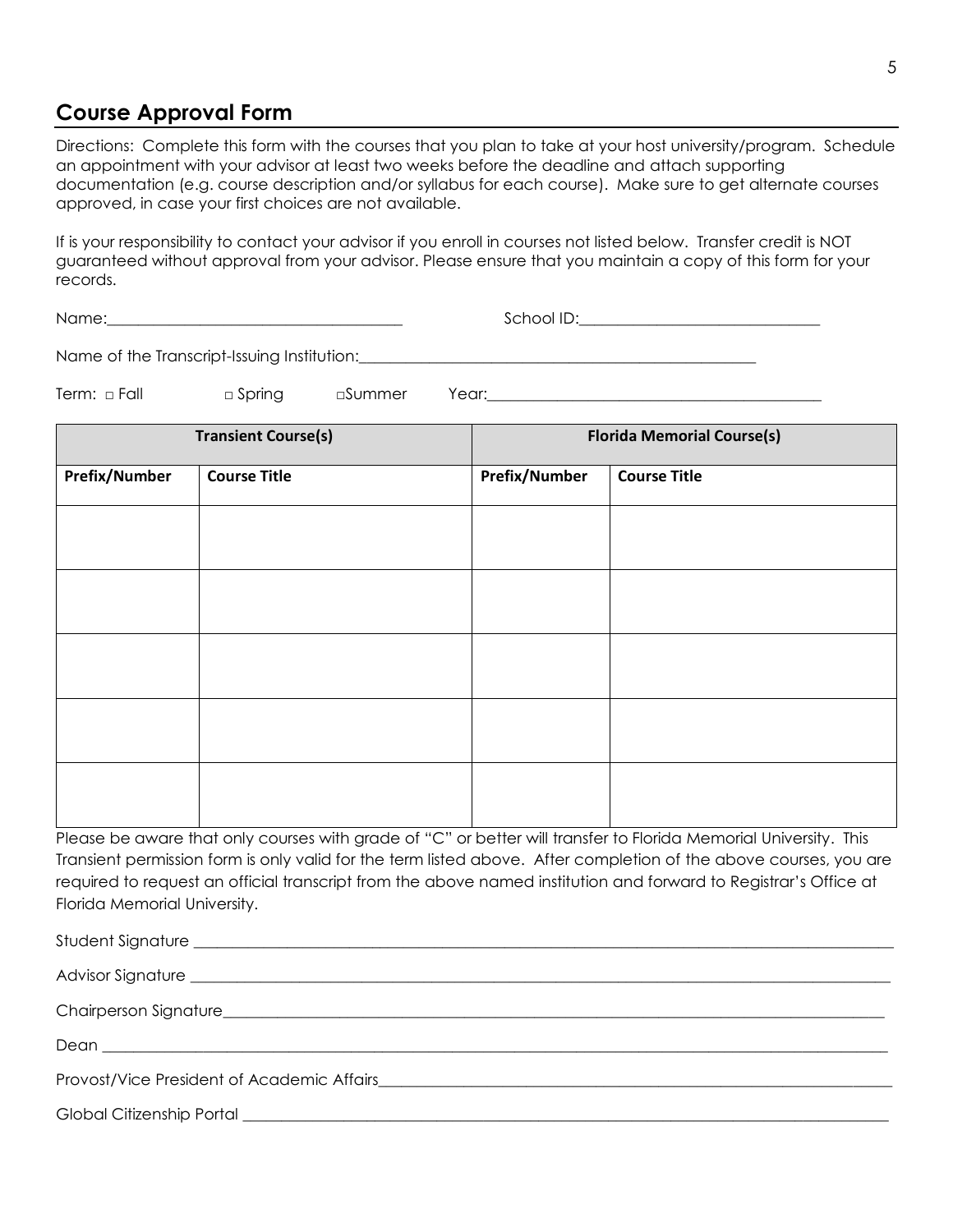# **Financial Information**

Directions: Complete the information below and attach a cost breakdown from the program provider.

| Name:                                            |          |         | School ID: |
|--------------------------------------------------|----------|---------|------------|
| Study Abroad Program Name and Location__________ |          |         |            |
| Term: a Fall                                     | □ Spring | □S∪mmer | Year:      |

| <b>Expense Description</b> | <b>Dollar Amount</b> |
|----------------------------|----------------------|
| Tuition                    |                      |
| Fees                       |                      |
| <b>Books</b>               |                      |
| Airfare                    |                      |
| Housing                    |                      |
| Meals                      |                      |
| Transportation             |                      |
| Other (specify)            |                      |
|                            |                      |
|                            |                      |
| <b>TOTAL</b>               |                      |

I certify that the information contained in this application is true and accurate to the best of my knowledge. I further understand that falsifying information contained in the application may jeopardize my participation in a FMU study abroad program.

| Student Signature         | Date |  |
|---------------------------|------|--|
|                           |      |  |
| Global Citizenship Portal | Date |  |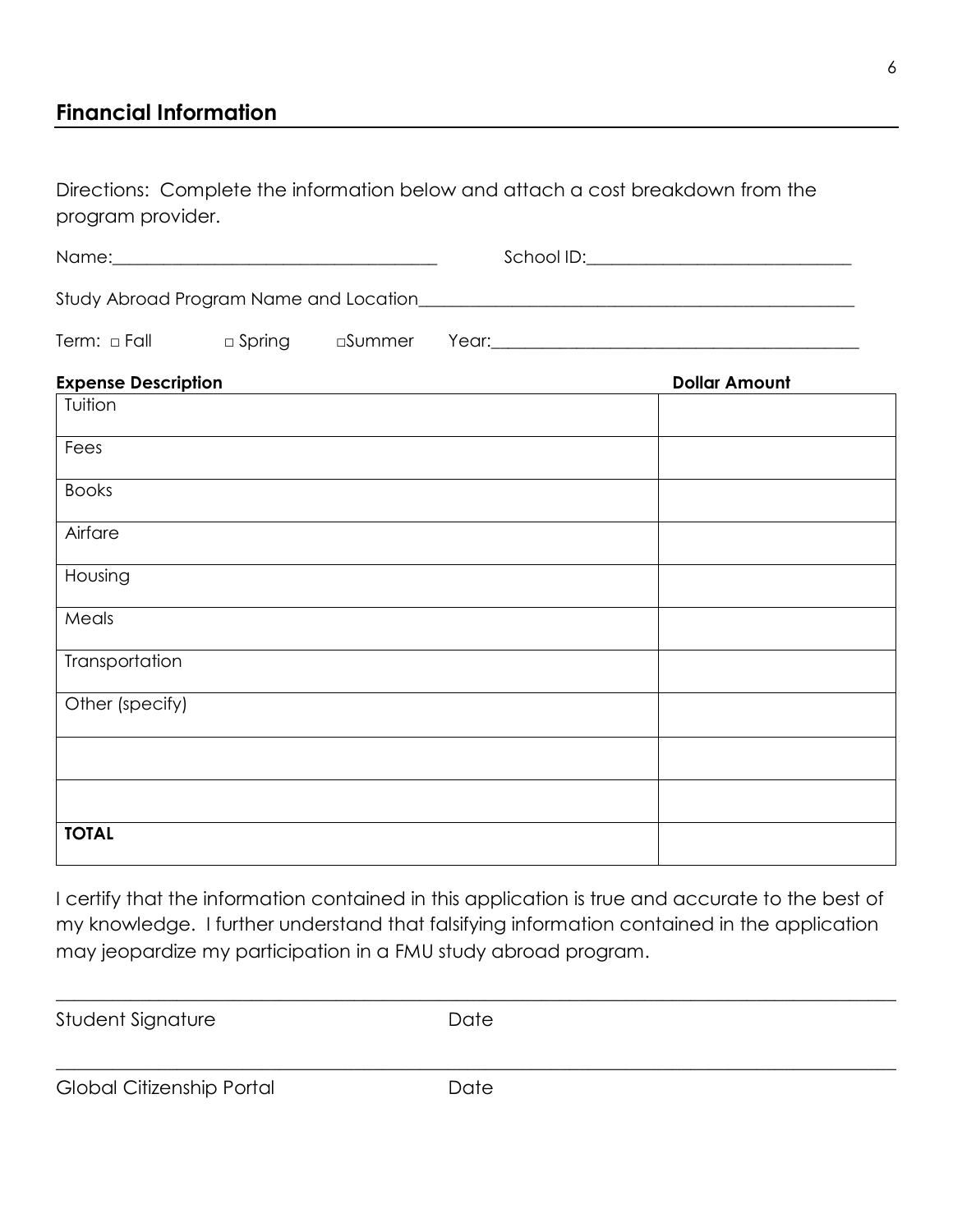# **Parent Contact Information**

# It is your responsibility to notify us of any changes in this information.

|       |  | School ID:_______________________________ |
|-------|--|-------------------------------------------|
|       |  |                                           |
|       |  |                                           |
|       |  |                                           |
|       |  |                                           |
|       |  |                                           |
|       |  |                                           |
|       |  |                                           |
| Email |  |                                           |